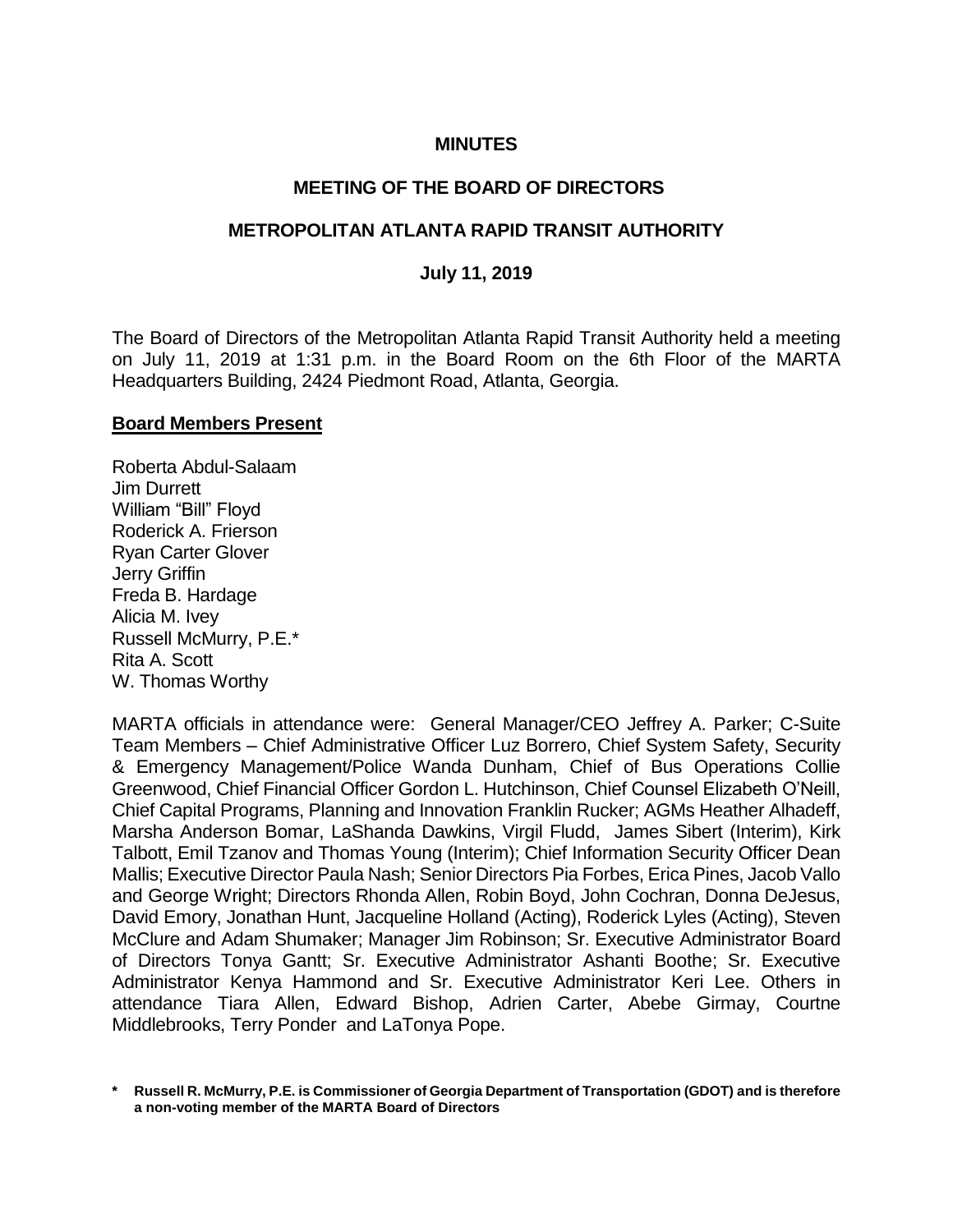**Board Meeting 7/11/19 Page 2**

Also in attendance were LaToya Brisbane of Holland & Knight; John Bayalis of ARC; Richard Blackburn of Trapeze & Citizen Atlanta; Shane Blatt of Arcadis; Avis Hatten; Safiya A. Khalid; Edward Leidelmeyer of Fulton County; Marshal Phipps of Beltline Rail Now!; Jim Schmidt of HNTB; Sherry B. Williams of Georgia Stand Up.

## **Public Comment**

Ms. Sophia Khalid spoke to an ADA accessibility issue. MARTA is not announcing stations Some MARTA employees do not give access to the restroom – I am denied access 93% of the time. There is no video where there needs to be video.

Ms. Avis Hatten. Service is terrible. It takes all day to get to work and it is hurting the working people. A lot of seniors cannot afford Mobility. I would like Board members to ride MARTA for a week to see what we go through. There was 24-hour service for Super Bowl, why can't we have that type of service every day.

Mr. Marshall Phipps. There has been wide support of Bus Rapid Transit (BRT) around Atlanta and the current schedule for the Atlanta Streetcar program for the Beltline has been side-stepped. We are not against BRT, but Beltline should take as much priority as BRT.

Ms. Abdul-Salaam asked if Ms. Khalid and Ms. Hatten if they could stay a few minutes after the meeting to further discuss their issues.

# **Minutes of the June 13, 2019 Meeting of the MARTA Board of Directors \_**

On motion by Mr. Griffin seconded by Mr. Durrett, the minutes were unanimously approved by a vote of 10 to 0, with 11\* members present.

### **Planning & External Relations Committee Report**

On behalf of Committee Chair Mr. Ashe, Mr. Floyd reported the Planning & External Relations Committee met on June 28, 2019 and received the following briefing:

a) Fifteenth Amendment to the Rapid Transit Contract and Assistance Agreement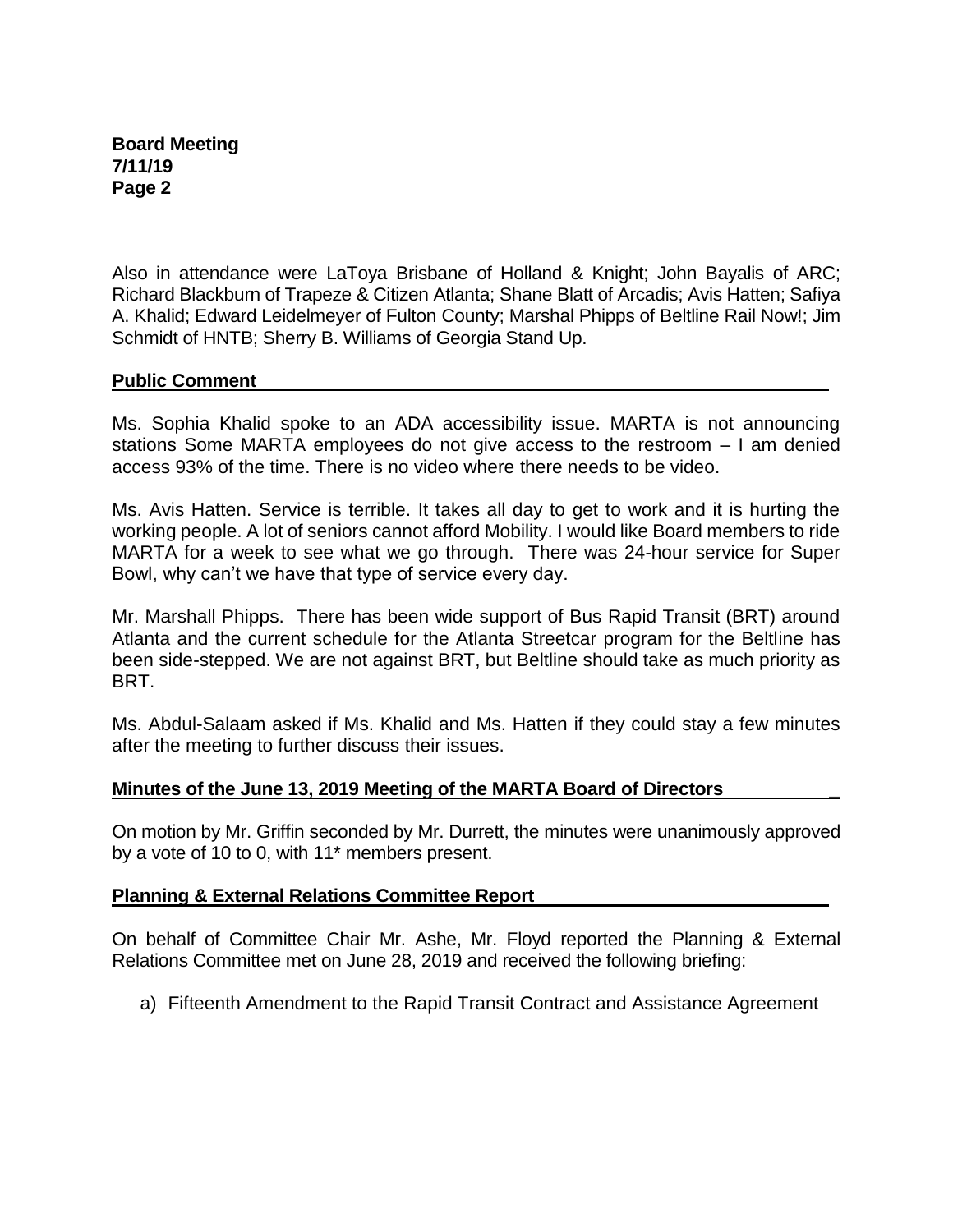## **Business Management Committee Report**

Mr. Durrett reported that the Business Management Committee met on June 28, 2019 and approved the following resolutions:

- a. Resolution Authorizing the Solicitation of Proposals for the Procurement of Online Benefits Enrollment and Administration Services, RFP P43924
- b. Resolution Authorizing the Solicitation of Proposals for the Procurement of Group Health, Wellness, Life and Accidental Death & Dismemberment (AD&D) Insurance Coverages, RFP P43938
- c. Resolution Authorizing Execution of a 5-Year Lease with TI Riverwood University, LLC for 100 University Avenue, Atlanta, Georgia 30315, RFP P44612
- d. Resolution Authorizing Execution of a Parking Lot Lease Agreement with the Downtown Development Authority of Avondale Estates for Real Property Parcel D1123Y
- e. Resolution Authorizing Execution of Office and Retail Ground Lease Amendments and Easement Modifications for the Sale of the Lindbergh Center Project Phase I
- f. Resolution Authorizing Execution for the Development Agreement for the Disposal of MARTA Parcel D3207, Access Easement Rights Located at 1105 West Peachtree Street, Atlanta, Fulton County, Georgia
- g. Resolution Authorizing Additional Funds for the Renewal of the Employee Online Performance Management System Software, RFP P44358
- h. Resolution Authorizing the Award of a Contract for the Procurement of Airlink Mobility Manager Maintenance and Support, LOA L44248

On motion by Mr. Durrett seconded by Mr. Worthy, the resolutions were unanimously approved by a vote of 10 to 0 with 11\* members present. **A copy of the resolutions, AS APPROVED, ARE ATTACHED TO AND MADE PART OF THE OFFICIAL RECORD COPY OF THESE MINUTES.**